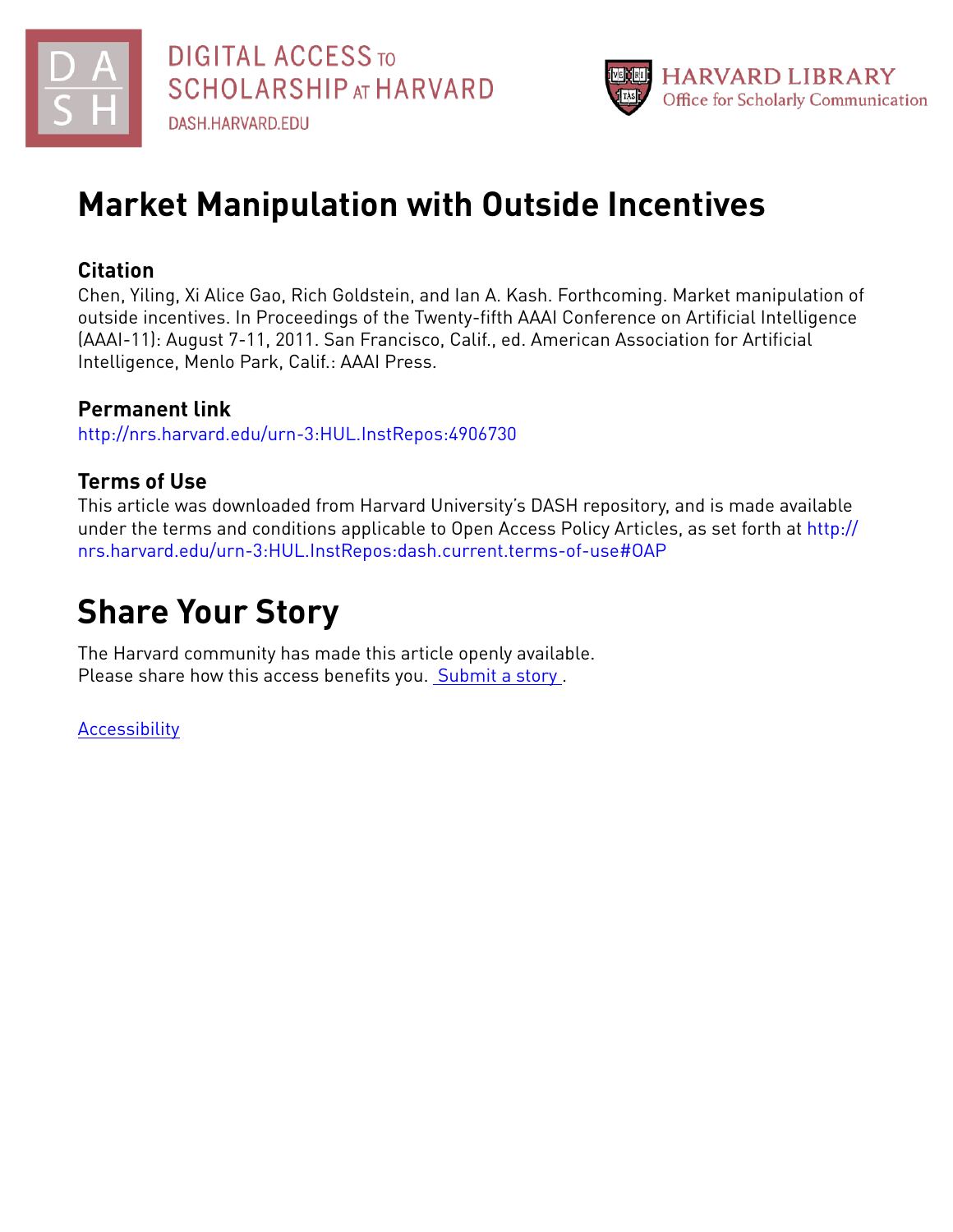# Market Manipulation with Outside Incentives

Yiling Chen Harvard SEAS yiling@eecs.harvard.edu

Xi Alice Gao Harvard SEAS xagao@seas.harvard.edu

Rick Goldstein Harvard SEAS rgoldst@fas.harvard.edu

Ian A. Kash Harvard CRCS kash@seas.harvard.edu

#### **Abstract**

Much evidence has shown that prediction markets, when used in isolation, can effectively aggregate dispersed information about uncertain future events and produce remarkably accurate forecasts. However, if the market prediction will be used for decision making, a strategic participant with a vested interest in the decision outcome may want to manipulate the market prediction in order to influence the resulting decision. The presence of such incentives outside of the market would seem to damage information aggregation because of the potential distrust among market participants. While this is true under some conditions, we find that, if the existence of such incentives is certain and common knowledge, then in many cases, there exists a separating equilibrium for the market where information is fully aggregated. This equilibrium also maximizes social welfare for convex outside payoff functions. At this equilibrium, the participant with outside incentives makes a costly move to gain the trust of other participants. When the existence of outside incentives is uncertain, however, trust cannot be established between players if the outside incentive is sufficiently large and we lose the separability in equilibrium.

#### Introduction

Prediction markets are powerful tools created to aggregate information from individuals about uncertain events of interest. As a betting intermediary, a prediction market allows traders to express their private information through trading shares of contracts and rewards their contributions based on the realized outcome. The reward scheme in a prediction market is designed to offer incentives for traders to reveal their private information. For instance, Hanson's market scoring rule (Hanson 2007) incentivizes risk-neutral, myopic traders to truthfully reveal their probabilistic estimates by ensuring that truthful betting maximizes their expected payoffs. Substantial empirical work has shown that prediction markets produce remarkably accurate forecasts (Berg et al. 2001; Wolfers and Zitzewitz 2004; Goel et al. 2010).

However, in many cases, the ultimate purpose of information aggregation mechanisms is to inform decision making. If the forecast of a prediction market is used to make a decision, some market participants may stand to benefit if a particular decision outcome is reached. This creates strong incentives from outside of the market for these participants to strategically manipulate the market probability and deceive other participants, especially when the outside incentive is relatively more attractive than the payoff from inside the market.

As a motivating example, suppose the US Centers for Disease Control and Prevention (CDC) wants to accurately predict the flu activity level for the next flu season in order to purchase an appropriate amount of flu vaccine in advance. To accomplish this, the CDC could run a prediction market and base its purchasing decision on the final market forecast. In this case, suppliers of flu vaccines, such as pharmaceutical companies, may have conflicting incentives inside and outside of the market. A pharmaceutical company can profit either by truthfully reporting their information in the market or by driving up the final market probability to increase their profit from selling flu vaccines. This outside incentive may cause the pharmaceutical company to manipulate the market probability in order to mislead the CDC about the expected flu activity level.

When participants have outside incentives to manipulate the market probability, it is questionable whether information can be fully aggregated. In this paper, we investigate information aggregation in prediction markets when such outside incentives exist. We study a simple model of prediction markets with two participants. Following a predefined sequence, each participant makes a single trade. With some probability, the first participant has an outside payoff which is an increasing function of the final market probability. We analyze two cases: (1) the first participant has the outside payoff with probability 1, and (2) the probability for the first participant to have the outside payoff is less than 1. Our main results are:

- For case (1), we give a necessary and sufficient condition for the existence of a separating equilibrium under which information is fully aggregated despite the outside incentive. We characterize a separating equilibrium where the first participant makes a costly move to gain trust of the second participant.
- For case (2), we prove that there exists no separating or semi-separating equilibrium where information is fully aggregated if the outside incentive is sufficiently large.

Copyright (c) 2011, Association for the Advancement of Artificial Intelligence (www.aaai.org). All rights reserved.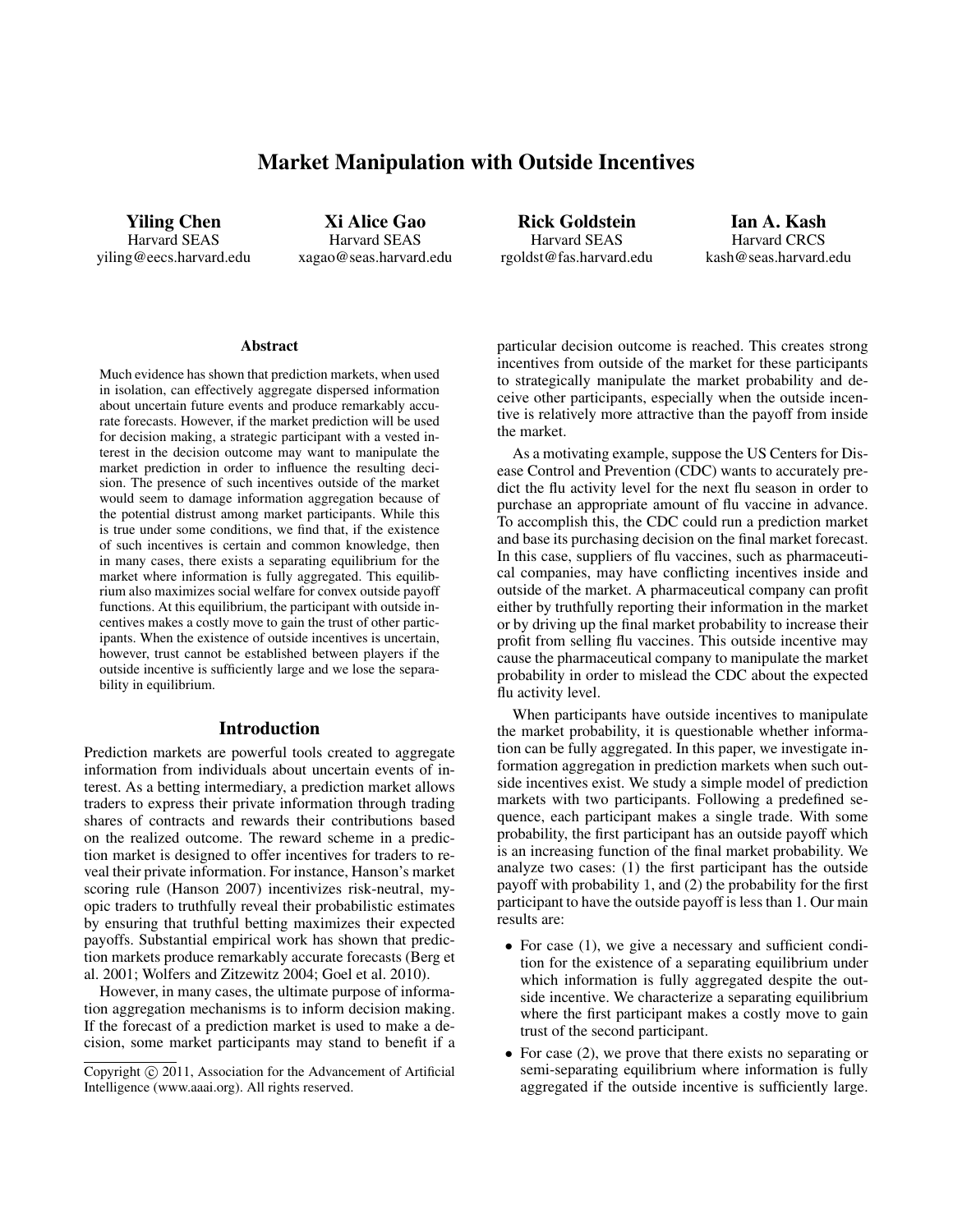Information loss is inevitable since the first participant can benefit by pretending to not have the outside payoff when she actually does.

Related Work An emerging line of research has studied incentive issues that arise when using prediction markets as a decision tool. Once incorporated into the decision process, prediction markets often unintentionally create incentives for participants to manipulate the market probability. These incentives could take the form of the potential to profit in a subsequent market (Dimitrov and Sami 2010) or the ability to influence the decision being made in a decision market (Chen and Kash 2011; Othman and Sandholm 2010) to make more profit within the market. Other types of manipulation in a prediction market include influencing the market outcome through alternative means other than trading in the market (Shi, Conitzer, and Guo 2009), and taking advantage of the opportunity to participate multiple times and mislead other traders (Chen et al. 2010)

Of this line of research, Dimitrov and Sami's (2010) work is the closest to our own. The main differences between their work and ours are (1) the outside incentives in their model take the form of the potential profit in a second market whereas ours take the general form of any monotone function of the final market probability, and (2) they show some properties of players' payoffs at the equilibria without the explicit characterization of any equilibrium whereas we characterize the equilibria of our game play.

# Model

Consider a binary random variable  $X$ . We run a prediction market to predict its realization  $x \in \{0, 1\}$ . Our market uses a logarithmic market scoring rule (LMSR) (Hanson 2007), which is a sequential shared version of the logarithmic scoring rule

$$
s(x,p) = \begin{cases} b \log(p), & \text{if } x = 1\\ b \log(1-p), & \text{if } x = 0 \end{cases}
$$
 (1)

where  $b$  is a positive parameter and  $p$  is the reported probability for  $x = 1$ . We assume  $b = 1$  without loss of generality. Starting with an initial market probability  $f_0$ , the LMSR market sequentially interacts with each trader to collect his probability assessment<sup>1</sup>. When a trader changes the market probability from  $p$  to  $q$ , he is paid the scoring rule difference,  $s(x, q) - s(x, p)$ . It is known that LMSR incentivizes riskneutral, myopic traders to truthfully reveal their probabilistic assessment.

Alice and Bob are two rational, risk-neutral participants in the market. They receive private signals described by the random variables  $S_A$  and  $S_B$  with realizations  $s_A, s_B \in$  $\{H, T\}$  respectively. Let  $\pi$  denote a joint prior probability distribution over X,  $S_A$  and  $S_B$ . We assume  $\pi$  is common knowledge and omit it in our notation for brevity.

We define  $f_{s_A,0} = P(x = 1|S_A = s_A)$  and  $f_{0,s_B} =$  $P(x = 1|S_B = s_B)$  to represent the posterior probability for  $x = 1$  given the individual signal of Alice and Bob respectively. Similarly,  $f_{s_A,s_B} = P(x = 1|S_A = s_A, S_B = s_B)$ represents the posterior probability of  $x = 1$  given both signals. We assume that the  $H$  signal indicates a strictly higher probability for  $x = 1$  than the T signal. That is, we assume  $f_{H,s_B}$  >  $f_{0,s_B}$  >  $f_{T,s_B}$  for any  $s_B$  and  $f_{s_A,H}$  >  $f_{s_A,0} > f_{s_A,T}$  for any  $s_A$ , which imply  $f_{H,0} > f_{T,0}$  and  $f_{0,H} > f_{0,T}.$ 

In the context of our flu prediction example, we can interpret the realization  $x = 1$  as the event that the flu is widespread and  $x = 0$  as the event that it is not. Then the two private signals can be any information acquired by the participants about the flu activity, such as the number of people catching the flu in a local area or the person's own health condition.

# *Sequence of Play*

Our game has two stages. In stage 1, Alice observes her signal  $s_A$  and changes the market probability from  $f_0$  to  $r_A$ . In stage 2, Bob observes Alice's report  $r_A$  in stage 1 and his private signal  $s_B$ , and changes the market probability from  $r_A$  to  $r_B$ . The market closes after Bob's report. The sequence of play is common knowledge.

# *Player Payoffs*

In our model, both Alice and Bob can profit from the LMSR market. Moreover, with a fixed probability  $\alpha \in (0, 1]$ , Alice is of a type which has an outside payoff  $Q(r_B)$ , a continuous and (weakly) increasing function of the final market probability  $r_B$ . In the flu prediction example, this outside payoff may correspond to the pharmaceutical company's profit from selling flu vaccines. The outside payoff function  $Q(\cdot)$ and the value of  $\alpha$  are common knowledge.

# *Solution Concept*

Our solution concept is the Perfect Bayesian Equilibrium (PBE) (Fudenberg and Tirole 1991), which is a refinement of Bayesian Nash equilibrium. Informally, a strategy-belief pair is a PBE if the players' strategies are optimal given their beliefs and the players' beliefs can be derived from their strategies using Bayes' rule whenever possible.

We use the notion of separating and pooling equilibrium (Spence 1973) in our analysis. In our model, if two types of Alice separate at a PBE, then these types of Alice must report different values. Otherwise, these two types of Alice pool at the PBE and report the same value. An equilibrium can be semi-separating, in which case some types separate and other types pool. If all types of Alice separate at a PBE, then information can be fully aggregated since Bob can distinguish Alice's signals and always make the optimal report. Note that, in our model, when  $\alpha \in (0,1)$  Alice has 4 types based on whether she has the outside payoff and her realized signal. However, if  $\alpha = 1$ , then Alice only has 2 types distinguished by her signal.

#### *Strategies and Beliefs*

In stage 1, The market starts with the probability  $f_0$ . For a given signal  $s_A$ , Alice moves the market probability from  $f_0$  to  $r_A \in [0, 1]$ . When Alice does not have an outside

<sup>&</sup>lt;sup>1</sup>Even though we describe the LMSR market in terms of updating probabilities, it can be implemented as a market where participants trade shares of contracts (Hanson 2007; Chen and Pennock 2007).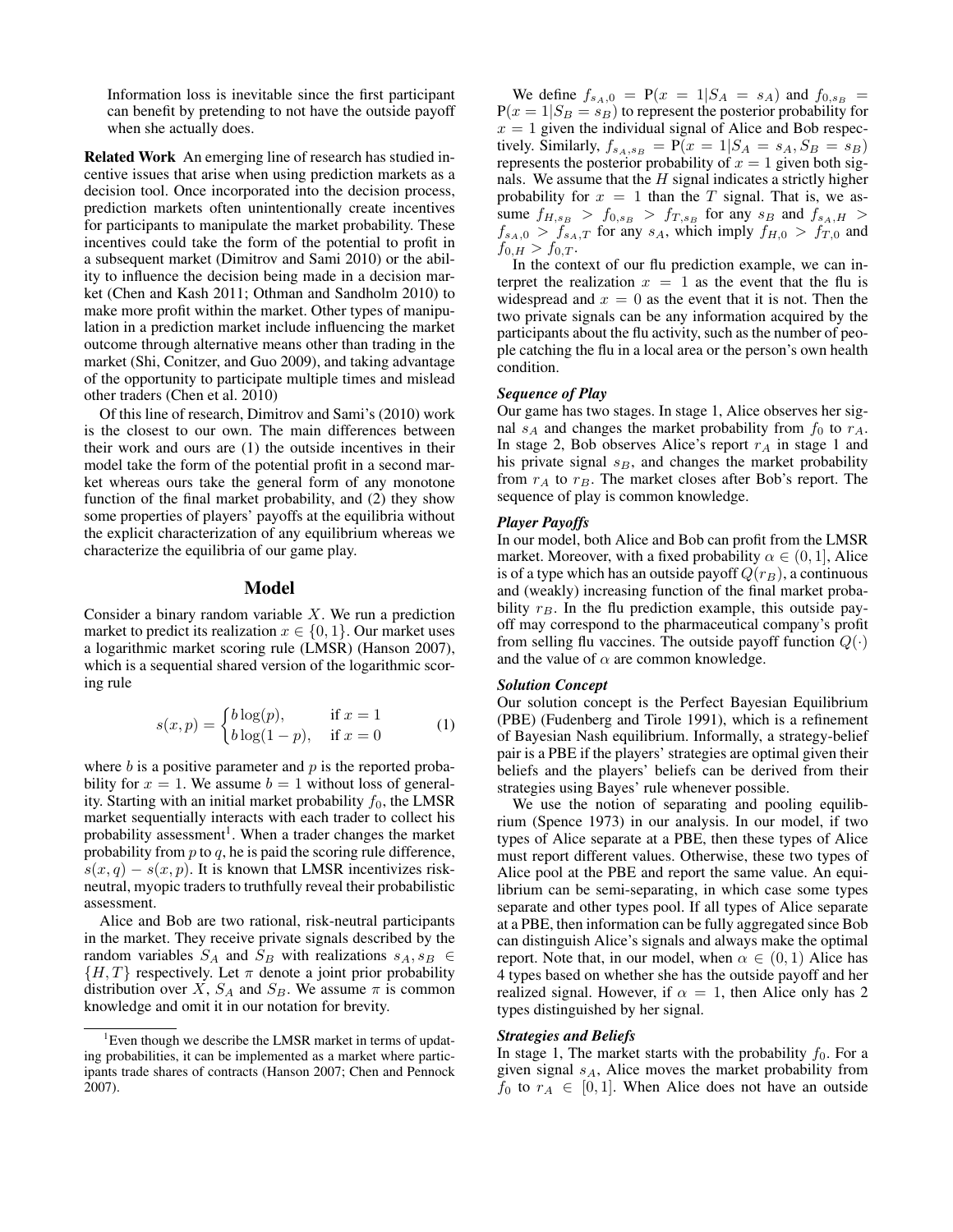payoff, since she only participates once, her optimal strategy facing the market scoring rule is to report  $f_{sA,0}$  with probability 1 after receiving the  $s_A$  signal. If Alice has an outside payoff, we denote her strategy as a mapping  $\sigma : \{H, T\} \rightarrow \Delta([0, 1]),$  where  $\Delta(S)$  denotes the space of distributions over a set  $S$ . We further assume that the support of Alice's strategy is finite<sup>2</sup>. We use  $\sigma_{s_A}(r_A)$  to denote the probability for Alice to report  $r_A$  after receiving the  $s_A$ signal.

In stage 2, Bob moves the market probability from  $r_A$ to  $r_B$ . We denote Bob's belief function as a mapping  $\mu$ :  $[0, 1] \times \{H, T\} \rightarrow \Delta(\{H, T\})$ , and we use  $\mu_{s_B, r_A}(s_A)$ to denote the probability that Bob assigns to Alice having received the  $s_A$  signal given that she reported  $r_A$ . Since Bob participates last in our game, his optimal strategy is uniquely determined by Alice's report  $r_A$ , his realized signal  $s_B$  and his belief  $\mu$ ; he will report  $r_B = \mu_{s_B,r_A}(H)f_{H,s_B} +$  $\mu_{s_B,r_A}(T) f_{T,s_B}$ .

In the rest of the paper, we simplify our PBE representation by only describing Alice's strategy and Bob's belief since Alice plays first and Bob has a dominant strategy.

## Known Outside Incentive

In this section, we analyze the special case of our model when  $\alpha = 1$ , that is, Alice's incentive is common knowledge. Due to the presence of the outside payoff, Alice has an incentive to mislead Bob in order to drive up the final market probability. In equilibrium, Bob recognizes this incentive, and discounts Alice's report accordingly. Therefore, we naturally expect information loss in equilibrium due to Alice's manipulation. However, from another perspective, Alice's welfare is also hurt by her manipulation since she cannot fully convince Bob when she has a favorable signal H. In the following analysis, we characterize a necessary and sufficient condition under which there exists a separating equilibrium that achieves full information aggregation and maximizes social welfare with a convex  $Q(\cdot)$ . At this separating equilibrium, Alice makes a costly statement, in the form of a loss in the market scoring rule payoff, in order to convince Bob that she is revealing her signals, despite the incentive to manipulate. If the condition is violated, we show that there does not exist any separating equilibrium and information loss is inevitable.

#### Non-Existence of Truthful Equilibrium

Before we begin our equilibrium analysis, we present a simple argument that when certain types of outside incentives are present Alice's truthful strategy cannot be part of any PBE. By Alice's truthful strategy, we mean the strategy of reporting  $f_{s_A,0}$  with probability 1 after receiving the  $s_A$  signal, i.e.

$$
\sigma_H(f_{H,0}) = 1, \sigma_T(f_{T,0}) = 1.
$$
 (2)

Suppose that Alice uses the truthful strategy at some PBE. Then Bob's belief on the equilibrium path must be derived from Alice's strategy using Bayes' rule, that is,

$$
\mu_{s_B, f_{H,0}}(H) = 1, \mu_{s_B, f_{T,0}}(T) = 1.
$$
 (3)

Given Bob's belief, Alice can reason about her potential loss and gain by misreporting the T signal. In general, if Alice reports  $r_A$  with positive probability after receiving the  $s_A$  signal, her expected loss in market scoring rule payoff is

$$
L_{s_A}(r_A) = f_{s_A,0} \log \frac{f_{s_A,0}}{r_A} + (1 - f_{s_A,0}) \log \frac{1 - f_{s_A,0}}{1 - r_A} \tag{4}
$$

So her loss by reporting  $f_{H,0}$  with probability 1 after receiving the T signal is  $L_T(f_{H,0})$ . Based on Bob's belief, her gain by such misreporting is  $E_{s_B}[Q(f_{H,s_B}) - Q(f_{T,s_B})]$  $s_A = T$ . As a result, if the outside payoff function  $Q(\cdot)$  satisfies  $L_T(f_{H,0}) < E_{s_B}[Q(f_{H,s_B}) - Q(f_{T,s_B}) \mid s_A = T],$ then Alice can derive positive net payoff by deviating to the strategy  $\sigma_H(f_{H,0}) = 1, \sigma_T(f_{H,0}) = 1$ . Therefore, Lemma 1 follows.

**Lemma 1.** *There exists an outside payoff function*  $Q(\cdot)$  *such that Alice's truthful strategy* (2) *is not part of any PBE.*

## A Condition for Separation

In this part, we derive a condition that, as we will show, is necessary and sufficient for the existence of a separating equilibrium. This allows us to divide our subsequent equilibrium analysis into two cases. This condition involves  $Y_H$ , the unique value in  $[f_{H,0}, 1]$  satisfying equation (5), and  $Y_T$ , the unique value in  $[f_{T,0}, 1]$  satisfying equation (6):

$$
L_H(Y_H) = E_{s_B}[Q(f_{H,s_B}) - Q(f_{T,s_B}) \mid s_A = H], \quad (5)
$$

$$
L_T(Y_T) = E_{s_B}[Q(f_{H,s_B}) - Q(f_{T,s_B}) \mid s_A = T].
$$
 (6)

The RHS of equations (5) and (6) are nonnegative because  $f_{H,s_B} > f_{T,s_B}$  and  $Q(\cdot)$  is an increasing function.  $L_T(Y_H)$  and  $L_H(Y_T)$  are monotonically increasing for  $Y_H \in [f_{H,0}, 1]$  and  $Y_T \in [f_{T,0}, 1]$ , and has the range  $[0, +\infty]$ . Hence,  $Y_H$  and  $Y_T$  are well defined.

Intuitively,  $Y_H$  and  $Y_T$  are the maximum values that Alice might be willing to report after receiving the  $H$  or  $T$ signal respectively. The RHS of equations (5) or (6) is Alice's maximum possible gain in outside payoff by reporting some value  $r_A$  when she has the H or T signal. These maximum gains would be achieved if Bob had the (hypothetical) belief that Alice has the H signal when she reports  $r_A$  and the  $T$  signal otherwise. Given the  $H$  or  $T$  signal, Alice can not possibly report any value higher than  $Y_H$  or  $Y_T$  because doing so is dominated by reporting  $f_{H,0}$  or  $f_{T,0}$ .

When  $Y_H \geq Y_T$ , if Alice chooses to, it is possible for her to credibly reveal that she has the  $H$  signal by reporting a value that is too high to be profitable given the T signal. However, when  $Y_H < Y_T$ , this is not possible. While we focus on understanding information aggregation in markets with outside incentives, interestingly, our problem is essentially a signaling game (see (Fudenberg and Tirole 1991) for a definition and examples). In fact, our condition that  $Y_H > Y_T$  is analogous to the requirement in the applicant signaling game (Spence 1973) that education is cheaper for better workers, without which education is not useful as a signal of worker quality.

 $2$ This assumption is often used to avoid the technical difficulties that PBE has for games with a continuum of strategies, e.g. in (Cho and Kreps 1987).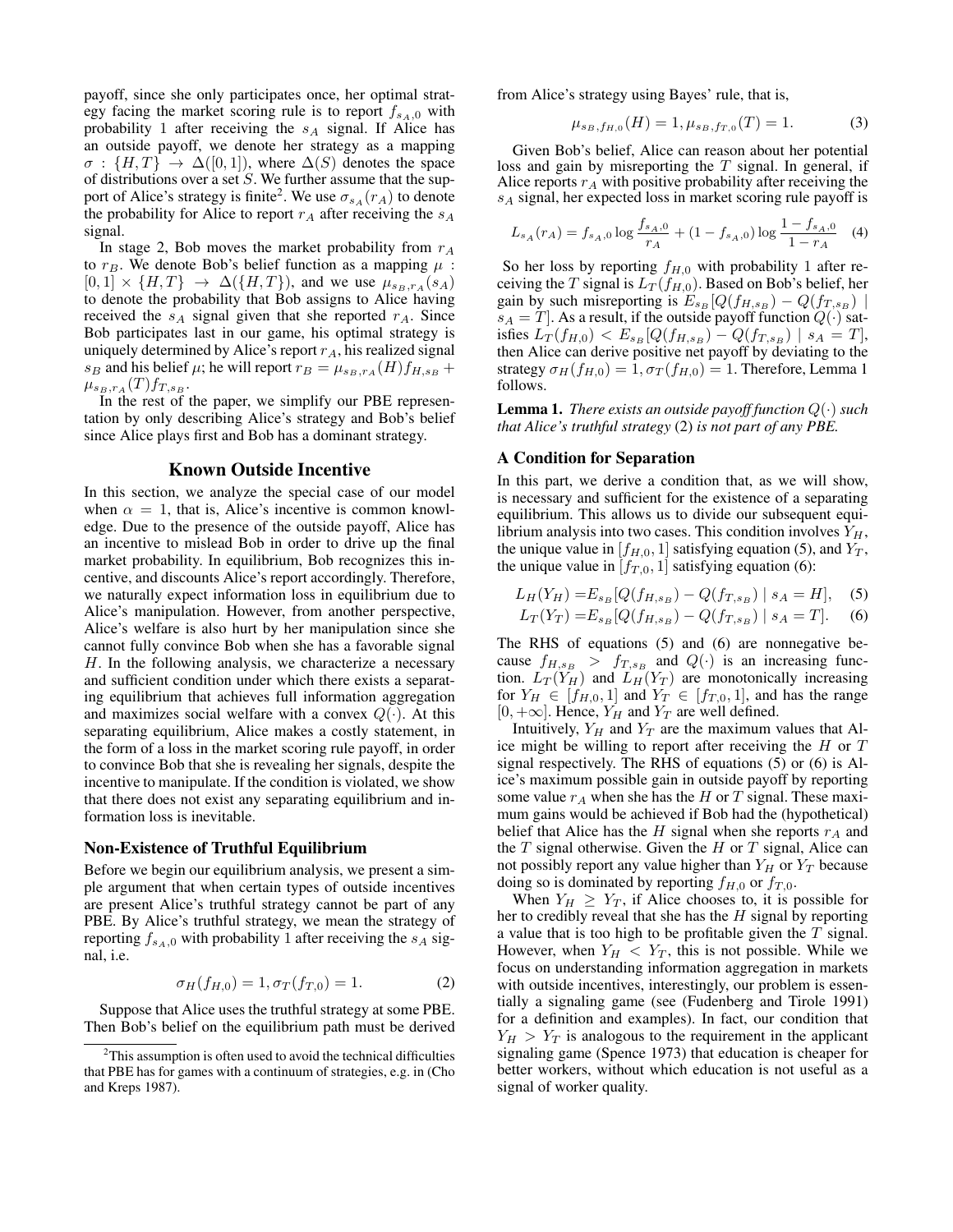In what follows, we divide our analysis into these two cases. When  $Y_H \geq Y_T$ , we characterize a separating equilibrium of our game. When  $Y_H < Y_T$ , we prove that no separating equilibrium exists and derive a pooling equilibrium.

### Separating Equilibrium

We assume  $Y_H \geq Y_T$  in this section. Whether this condition is satisfied depends on the prior probability distribution  $\pi$ and the external payoff function  $Q(\cdot)$ . As a special case, if signals  $S_A$  and  $S_B$  are independent, the condition is trivially satisfied.

We will characterize a separating PBE of our game and show that it maximizes social welfare when  $Q(\cdot)$  is convex. In our equilibrium, Bob has the following belief  $\mu^S$ ,

$$
\mu_{s_B, r_A}^S(H) = \begin{cases} 1, & \text{if } r_A \in [Y_T, 1] \\ 0, & \text{if } r_A \in [0, Y_T) \end{cases} . \tag{7}
$$

This belief says that if Alice makes a report that is too high to be consistent with the T signal ( $r_A \geq Y_T$ ), then Bob believes that she received the  $H$  signal. This is reasonable since Alice has no incentive to report  $Y_T$  or higher when she receives the  $T$  signal by the definition of  $Y_T$ . If Alice reports a value that is low enough such that it is still profitable for her to report the value with a T signal ( $r_A < Y_T$ ), then Bob believes that she received the T signal.

We now show that Bob's belief (7) and Alice's strategy

$$
\sigma_H^S(r_A) = 1, \sigma_T^S(f_{T,0}) = 1, r_A = \max(Y_T, f_{H,0})
$$
 (8)

form a PBE of our game. Intuitively, when  $f_{H,0} < Y_T$ , Alice is willing to incur a high enough cost by reporting  $Y_T$ after receiving the  $H$  signal, to convince Bob that she has the H signal. Since Bob can perfectly infer Alice's signal by observing her report, he would report  $f_{s_A,s_B}$  in stage 2 and information is fully aggregated. So Alice is essentially letting Bob take a larger portion of the market scoring rule payoff in exchange for a larger outside payoff. Theorem 1 describes this separating PBE.

**Theorem 1.** *When*  $Y_H \geq Y_T$ *, Alice's strategy* (8) *and Bob's belief* (7) *form a separating PBE.*

*Proof.* First, we show that if  $Y_H \geq Y_T$ , then Alice's strategy (8) is optimal given Bob's belief.

If  $f_{H,0} < Y_T$ , then it is optimal for Alice to report  $Y_T$  after receiving the  $H$  signal because her gain in outside payoff equals  $L_H(Y_H)$  which is greater than her loss in the market  $L_H(Y_T)$ . Otherwise, if  $f_{H,0} \ge Y_T$ , then it's optimal for Alice to report  $f_{H,0}$  after receiving the H signal. Therefore, Alice's optimal strategy after receiving the  $H$  signal is to report max  $(f_{H,0}, Y_T)$ .

When Alice receives the  $T$  signal, Alice would not report any  $r_A > Y_T$  by definition of  $Y_T$ , and furthermore she is indifferent between reporting  $Y_T$  and  $f_{T,0}$ . Any other report is dominated by a report of  $f_{T,0}$ . Therefore, it is optimal for Alice to report  $f_{T,0}$  after receiving the T signal.

Moreover, we can show that Bob's belief is consistent with Alice's strategy by mechanically applying Bayes' rule (argument omitted). Given the above arguments, Alice's strategy and Bob's belief form a PBE of this game.  $\Box$ 

# Other Equilibria

The separating equilibrium we have derived is not the only one possible when  $Y_H \geq Y_T$ . For example, beliefs can be found for Bob such that there is a separating equilibrium where Alice always reports  $f_{T,0}$  with the T signal and some value in  $[Y_T, Y_H]$  with the H signal. However, since all separating equilibria fully aggregate information, they all result in the same social welfare; all that changes is how Alice and Bob split the resulting payoff. As the following theorem shows, the particular equilibrium we have chosen is the one that maximizes Alice's payoff.

Theorem 2. *Among all separating PBE of our game, the separating PBE in Theorem 1 where Alice uses the strategy* (8) *and Bob has the belief* (7) *maximizes Alice's total expected payoff.*

*Proof.* In all separating PBE, Alice's expected outside payoff is the same. We first show that Alice must report  $f_{T,0}$ after receiving the T signal at any separating PBE. Suppose not and Alice reports  $r_A \neq f_{T,0}$  after receiving the T signal. Bob's belief must be  $\mu_{s_B,r_A}(H) = 0$ , and  $\mu_{s_B,f_{T,0}}(H) \ge 0$ . However, given any  $\mu_{s_B,f_{T,0}}(H) \geq 0$ , Alice is strictly better off reporting  $f_{T,0}$ , which is a contradiction. Therefore, Alice's payoff after receiving the  $T$  signal is the same at any separating equilibrium.

In Theorem 1, when  $f_{H,0} \geq Y_T$ , Alice reports  $f_{H,0}$  after receiving the  $H$  signal and this is the maximum payoff she could get after receiving the H signal. When  $f_{H,0} < Y_T$ , Alice's optimal strategy in Theorem 1 is to report  $Y_T$ . In any equilibrium where she reports a value greater than  $Y_T$ , she is strictly worse off. There does not exist a separating equilibrium in which Alice reports  $r_A \in [f_{T,0}, Y_T)$  after receiving the H signal. We show this by contradiction. Suppose that there exists a separating equilibrium in which Alice reports  $r_A \in [f_{T,0}, Y_T)$  after receiving the H signal. Since the PBE is separating,  $r_A$  can not equal  $f_{T,0}$ , which is the report when Alice receives the  $T$  signal. In addition, Bob's belief must be  $\mu_{s_B,r_A}(H) = 1$  to be consistent with Alice's strategy. We can also derive a contradiction or domination by  $Y_T$  for the case when  $r_A < f_{T,0}$  in a similar way (argument omitted). Therefore, when  $f_{H,0} < Y_T$ , reporting  $Y_T$ maximizes Alice's payoff after receiving the H signal.

Therefore, the separating PBE in Theorem 1 maximizes Alice's expected total payoff among all separating PBE of our game.  $\Box$ 

In addition to other separating equilibria, there may also exist pooling equilibria. In terms of the efficiency of the market, the separating PBE is superior since it achieves the maximum total market scoring rule payoff. Moreover, if we focus on convex  $Q(\cdot)$  functions, we can show that the separating PBE maximizes the social welfare. Situations with a convex  $Q(\cdot)$  function arise, for example, when manufactures have increasing returns to scale, which might be the case in our flu prediction example.

**Theorem 3.** For any convex  $Q(\cdot)$  function, if  $Y_H \geq Y_T$ , *then among all PBE, any separating PBE maximizes social welfare.*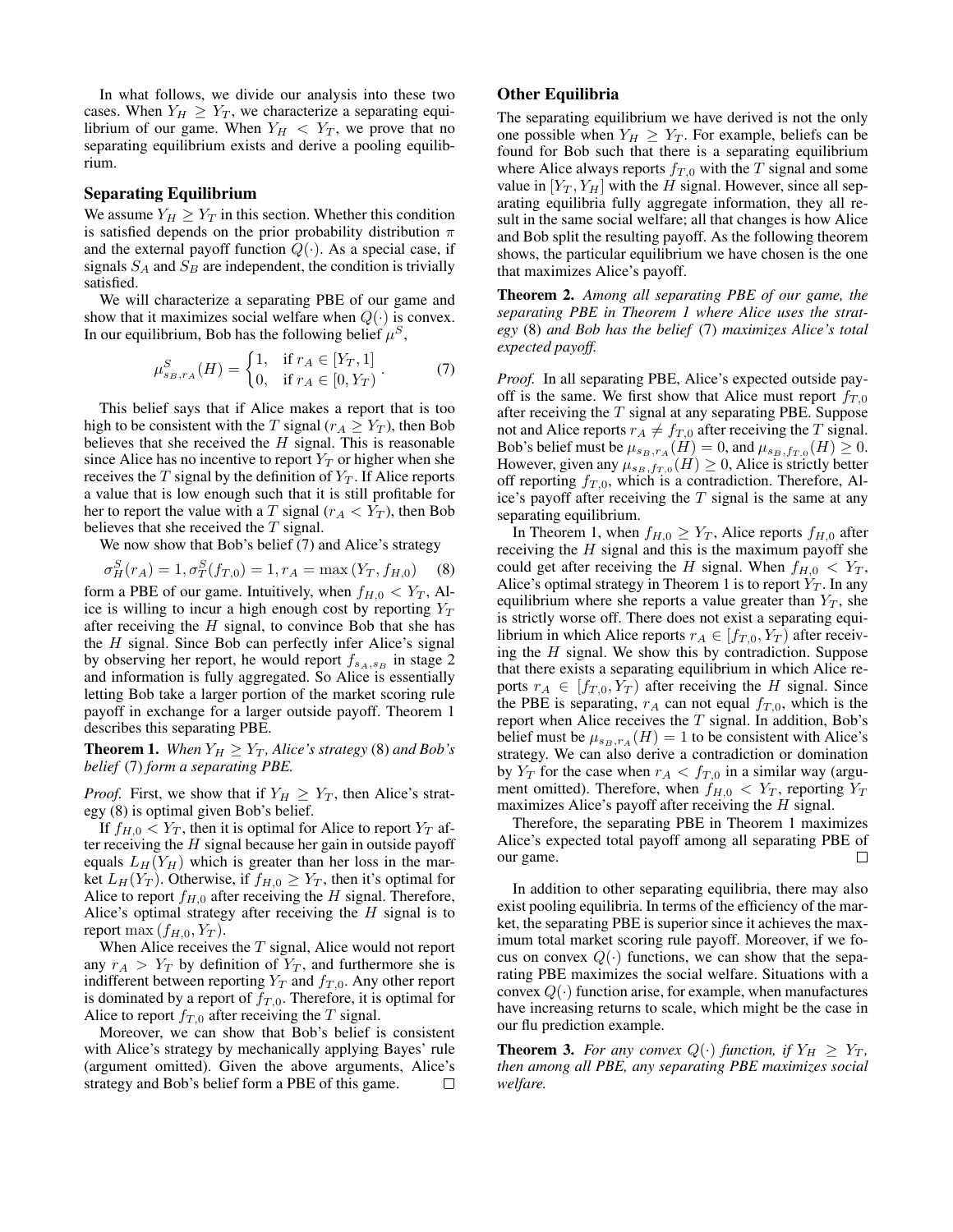*Proof.* The separating PBE maximizes the total market scoring rule payoff. Next, we show that the separating PBE also maximizes Alice's outside incentive payoff.

Consider an arbitrary PBE of this game. Let  $K$  denote the union of the supports of Alice's strategy after receiving the H and the T signals at this PBE. Let  $u_A^G$  denote Alice's expected outside payoff at this PBE and let  $u_A^S$  denote Alice's expected outside payoff at any separating PBE. We prove below that  $u_A^G \leq u_A^S$ . Note that we simplify our notation by using  $P(S_A, \hat{S}_B) = P(s_A = S_A, s_B = S_B).$ 

$$
u_A^G = \sum_{v \in K} (\mathbf{P}(H, H)\sigma_H(v) + \mathbf{P}(T, H)\sigma_T(v))
$$
(9)  

$$
Q\left(\frac{\mathbf{P}(H, H)\sigma_H(v)}{\mathbf{P}(H, H)\sigma_H(v) + \mathbf{P}(T, H)\sigma_T(v)} f_{HH}\right) + \frac{\mathbf{P}(T, H)\sigma_T(v)}{\mathbf{P}(H, H)\sigma_H(v) + \mathbf{P}(T, H)\sigma_T(v)} f_{TH}\right)
$$

$$
+ (\mathbf{P}(H, T)\sigma_H(v) + \mathbf{P}(T, T)\sigma_T(v))
$$

$$
Q\left(\frac{\mathbf{P}(H, T)\sigma_H(v)}{\mathbf{P}(H, T)\sigma_H(v) + \mathbf{P}(T, T)\sigma_T(v)} f_{HT}\right) + \frac{\mathbf{P}(T, T)\sigma_T(v)}{\mathbf{P}(H, T)\sigma_H(v) + \mathbf{P}(T, T)\sigma_T(v)} f_{TT}\right)
$$

$$
\leq \sum_{v \in K} (\mathbf{P}(H, H)\sigma_H(v)Q(f_{HH}) + \mathbf{P}(H, T)\sigma_H(v)Q(f_{HT})
$$

$$
+ \mathbf{P}(T, H)\sigma_T(v)Q(f_{TH}) + \mathbf{P}(T, T)\sigma_T(v)Q(f_{TT}))
$$
(10)
$$
= \mathbf{P}(H, H)Q(f_{HH}) + \mathbf{P}(H, T)Q(f_{HT})
$$

$$
+ \mathbf{P}(T, H)Q(f_{TH}) + \mathbf{P}(T, T)Q(f_{TT})
$$

$$
= u_A^S
$$

where inequality (10) was derived by applying the convexity of the  $Q(\cdot)$  function.

Therefore, among all PBE of this game, the separating PBE maximizes the social welfare. П

Our model is not unique in suffering from a multiplicity of equilibria; multiple equilibria exist in many signaling games as well (e.g. (Spence 1973)). There has been some work in economics that considers equilibrium refinements stronger than perfect Bayesian equilibrium to try and identify one particular equilibrium as focal. Cho and Kreps (1987) present a number of refinements, including one they call "The Intuitive Criterion." It is easy to show that our separating equilibrium is the unique separating equilibrium consistent with this refinement. However, there can still be pooling equilibria consistent with it.

## Pooling Equilibrium

In the previous parts, we characterized equilibria when  $Y_H \geq Y_T$ . Unfortunately, if  $Y_H < Y_T$ , there no longer exists a separating PBE. Intuitively, even if Alice is willing to make a costly report of  $Y_H$  — which is the maximum value she would be willing to report after receiving the  $H$  signal — she cannot convince Bob that she will report her  $T$  signal truthfully since her costly report is not sufficient to offset her incentive to misreport the  $T$  signal, which is represented by the fact that  $Y_H < Y_T$ . Lemma 2 gives this result.

# **Lemma 2.** If  $Y_H < Y_T$ , then there does not exist a separat*ing PBE.*

*Proof.* Suppose for contradiction that  $Y_H < Y_T$  and there exists a separating PBE. By definition,  $Y_H$  and  $Y_T$  are the maximum values that Alice might be willing to report after receiving the  $H$  or  $T$  signal respectively. At this separating PBE, suppose that Alice reports some  $r_A \in [f_{T,0}, 1]$ with positive probability after receiving the  $H$  signal. We must have  $r_A \leq Y_H$  by definition of  $Y_H$ . Since the PBE is separating, Bob's belief must be that  $\mu_{s_B,r_A}(H) = 1$  to be consistent with Alice's strategy. As we saw in the proof of Theorem 2, in any separating PBE, Bob's belief must be  $\mu_{s_B,f_{T,0}}(H) = 0$  and Alice must report  $f_{T,0}$  after receiving the T signal. Thus, because  $r_A \leq Y_H < Y_T$ , by the definition of  $Y_T$  Alice would strictly prefer to report  $r_A$  rather than  $f_{T,0}$  after receiving the T signal, which is a contradiction. We can also derive a contradiction for the case when  $r_A < f_{T,0}$ . The argument for this case is symmetric so we omit it. П

To further illustrate Alice's incentive to manipulate the market probability, we characterize a pooling equilibrium of this setting given a particular belief for Bob.

#### *Bob's belief*

For this equilibrium, we define Bob's belief which depends on  $\gamma$  that will be defined shortly.

$$
\mu_{s_B, r_A}^P(H) = \begin{cases} g(\gamma), & \text{if } r_A \in [f_{H,0}, 1] \\ 0, & \text{if } r_A \in [0, f_{H,0}) \end{cases}, \qquad (11)
$$

where

$$
g(\gamma) = \frac{P(s_A = H|s_B)}{P(s_A = H|s_B) + (1 - P(s_A = H|s_B))\gamma}.
$$
 (12)

For this belief, Bob assumes that Alice received the  $T$  signal if her report is lower than what a truthful Alice would have reported after receiving the H signal  $(r_A < f_{H,0})$ . Moreover, if Alice's report is greater than or equal to  $f_{H,0}$ , then Bob believes that Alice reports  $r_A$  with probability  $\gamma$ after receiving the T signal.  $\gamma$  is defined to be the maximum value within  $[0, 1]$  such that the following inequality is satisfied.

$$
L_T(f_{H,0}) \le E_{s_B}[Q(g(\gamma)f_{H,s_B} + (1 - g(\gamma))f_{T,s_B}) - Q(f_{T,s_B}) | s_A = T]
$$
(13)

First,  $\gamma$  is well defined. The RHS of equation (13) is strictly monotonically decreasing in  $\gamma$ . When  $\gamma = 0$ , the RHS reduces to  $L_T(Y_T)$ . Because  $f_{H,0} < Y_H < Y_T$ , we know that  $\gamma > 0$ .

#### *PBE characterization*

We now show in Theorem 4 that Bob's belief (11) and Alice's strategy (14) form a PBE of our game.

$$
\sigma_H^P(f_{H,0}) = 1, \sigma_T^P(f_{H,0}) = \gamma, \sigma_T^P(f_{T,0}) = 1 - \gamma \quad (14)
$$

Theorem 4. *Alice's strategy* (14) *and Bob's belief* (11) *form a pooling PBE.*